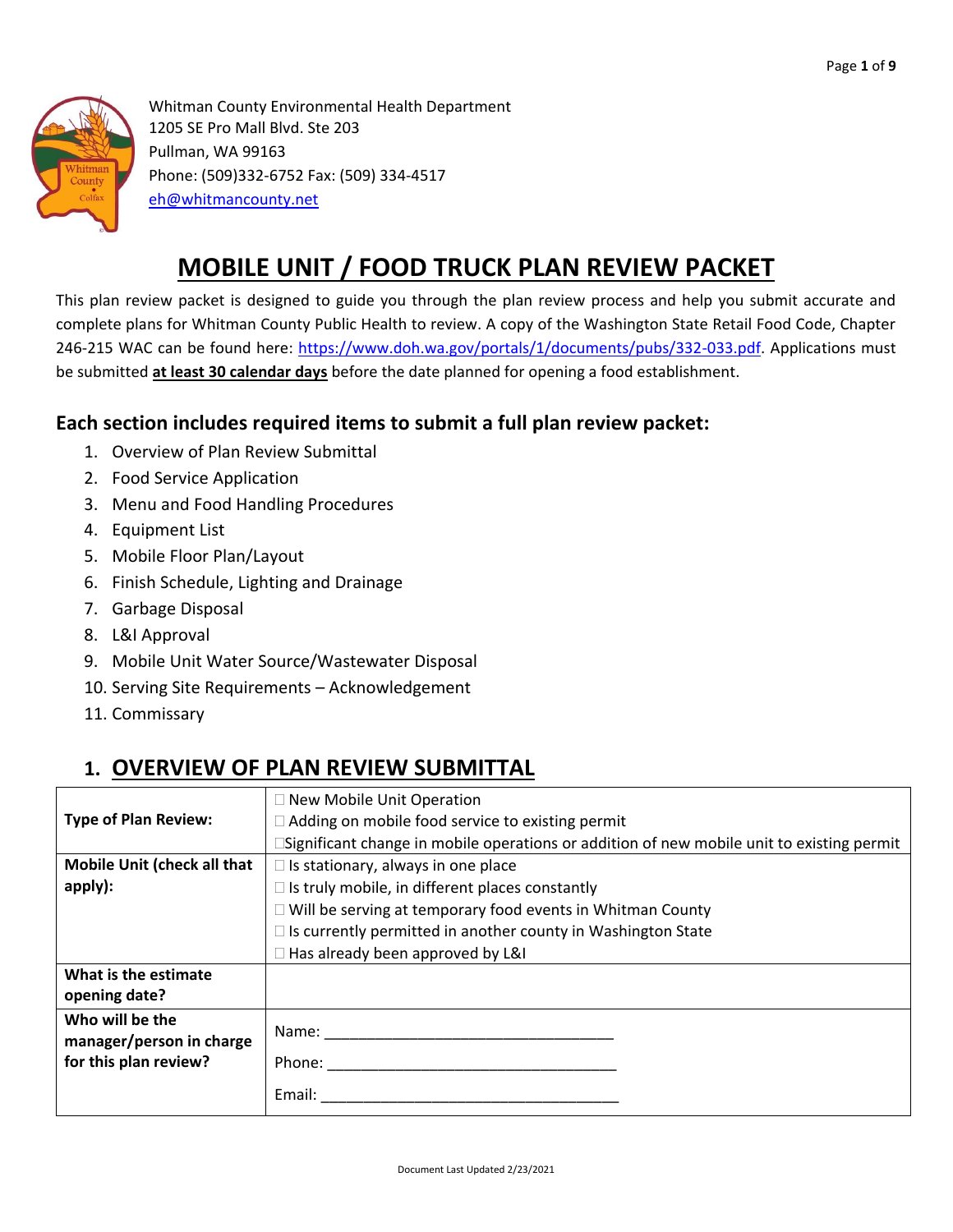## **2. FOOD SERVICE ESTABLISHMENT APPLICATION**

| <b>Ownership and Establishment Information</b>                    |                                                                                                                |                                                                                                               |                                                   |                  |
|-------------------------------------------------------------------|----------------------------------------------------------------------------------------------------------------|---------------------------------------------------------------------------------------------------------------|---------------------------------------------------|------------------|
| <b>Business Name:</b>                                             |                                                                                                                |                                                                                                               |                                                   |                  |
|                                                                   |                                                                                                                |                                                                                                               |                                                   |                  |
| <b>Business Address:</b>                                          |                                                                                                                |                                                                                                               |                                                   |                  |
|                                                                   | Street                                                                                                         | City                                                                                                          | State                                             | Zip Code         |
|                                                                   |                                                                                                                |                                                                                                               |                                                   |                  |
|                                                                   | Street                                                                                                         | City                                                                                                          | State                                             | Zip Code         |
| <b>Business Phone:</b>                                            |                                                                                                                | Email Address: North and Second Communications of the Communication of the Communication of the Communication |                                                   |                  |
|                                                                   |                                                                                                                |                                                                                                               |                                                   |                  |
|                                                                   |                                                                                                                |                                                                                                               |                                                   |                  |
|                                                                   |                                                                                                                |                                                                                                               |                                                   |                  |
|                                                                   | Street                                                                                                         | City                                                                                                          | State                                             | Zip Code         |
| <b>Ownership Type: □ Association</b>                              | □ Corporation                                                                                                  |                                                                                                               | $\Box$ Individual $\Box$ Partnership $\Box$ Other |                  |
|                                                                   |                                                                                                                |                                                                                                               |                                                   |                  |
| <b>Business Information</b>                                       |                                                                                                                |                                                                                                               |                                                   |                  |
| <b>Business is (Check one):</b>                                   | $\square$ Mobile<br>$\Box$ Stationary                                                                          |                                                                                                               | <b>Business is (Check one):</b> $\Box$ Temporary  | $\Box$ Permanent |
| <b>Type of Business (check all that apply):</b>                   |                                                                                                                |                                                                                                               |                                                   |                  |
| □ Coffee Stand                                                    |                                                                                                                |                                                                                                               |                                                   |                  |
|                                                                   | □ Convenience Store                                                                                            | □ Bed & Breakfast                                                                                             | □ Ice Cream Shop                                  |                  |
| □ Fast Food                                                       | □ Simple Menu                                                                                                  | □ Hotel Continental Breakfast □ Coffee Shop w/Food Prep                                                       |                                                   |                  |
|                                                                   | □ Full Service Restaurant □ School/Greek Kitchen                                                               | □ Small Grocery                                                                                               | □ Large Grocery                                   |                  |
| $\Box$ Catering w/Restaurant $\Box$ Catering Only                 |                                                                                                                | □ Mobile Unit- Simple Menu □ Mobile Unit- Complex Menu                                                        |                                                   |                  |
|                                                                   |                                                                                                                |                                                                                                               |                                                   |                  |
| <b>Food Specifics of Establishment</b>                            |                                                                                                                |                                                                                                               |                                                   |                  |
| The operation includes (check one):                               |                                                                                                                |                                                                                                               |                                                   |                  |
|                                                                   | □ Simple Preparation: prepares, offers for sale, or serves potentially hazardous food (i.e. food that requires |                                                                                                               |                                                   |                  |
| time/temperature control)<br>If yes, then (check all that apply): |                                                                                                                |                                                                                                               |                                                   |                  |

- $\Box$  In advance quantities based on projected consumer demand and discards food that is not sold or served
- $\Box$  Using time as a public health control under WAC 246-215-03530

 **Complex Preparation:** prepares potentially hazardous food in advance using a food preparation method that involves two or more steps including; cooking; cooling; reheating; hot or cold holding; freezing; or thawing.

#### **If yes, then (check all that apply)**

 $\Box$  Prepares food as specified above for delivery or catering

Prepares food as specified for immediate consumption

 $\Box$  Prepares food as specified above for service to a highly susceptible population

 **Prepares only food that is not potentially hazardous or does not require time/temperature control (attach menu) Does not prepare, but offers for sale only pre-packaged food that is not potentially hazardous food.** 

Document Last Updated 2/23/2021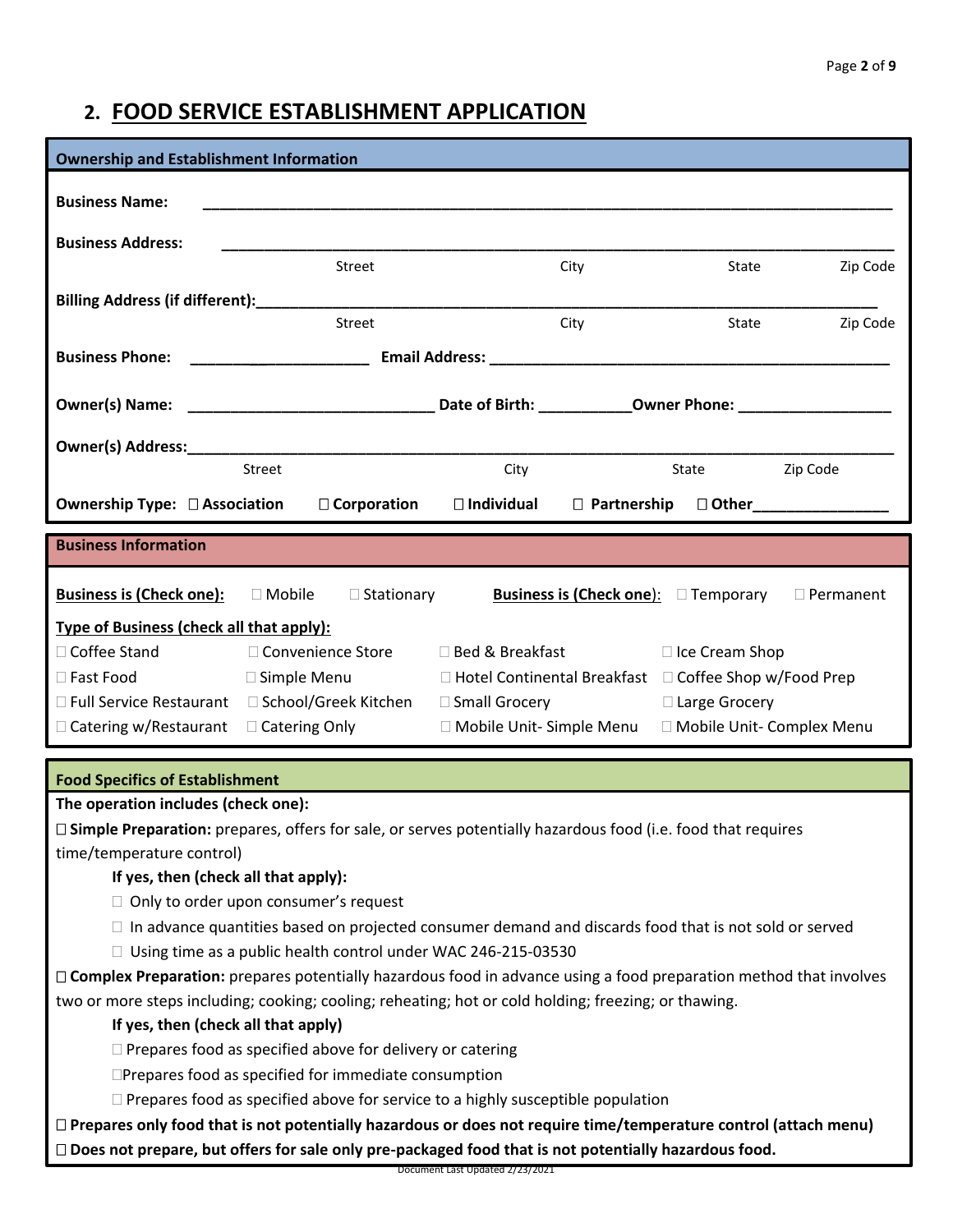| <b>Other Business Contacts:</b>                                                                                                                                 |                                                                                                                                 |
|-----------------------------------------------------------------------------------------------------------------------------------------------------------------|---------------------------------------------------------------------------------------------------------------------------------|
| Person directly responsible for the food establishment:                                                                                                         |                                                                                                                                 |
| Name:                                                                                                                                                           | Title:                                                                                                                          |
|                                                                                                                                                                 | Phone:                                                                                                                          |
|                                                                                                                                                                 |                                                                                                                                 |
| Person who functions as the immediate supervisor of the person above (such as zone, district, or regional supervisor):                                          |                                                                                                                                 |
| $\Box$ Check if same as above                                                                                                                                   |                                                                                                                                 |
|                                                                                                                                                                 | Title:                                                                                                                          |
|                                                                                                                                                                 |                                                                                                                                 |
| Any other person comprising the legal ownership not addressed above:<br>$\Box$ Check if same as above $\Box$ Check if not applicable                            |                                                                                                                                 |
|                                                                                                                                                                 | Title:                                                                                                                          |
|                                                                                                                                                                 | Phone:<br><u> 1989 - Johann Harry Harry Harry Harry Harry Harry Harry Harry Harry Harry Harry Harry Harry Harry Harry Harry</u> |
| Local resident representative if one is required based on the type of legal ownership:<br>$\Box$ Check if same as above $\Box$ Check if not applicable<br>Name: | Title:<br>the control of the control of the control of the control of the control of the control of<br>Phone:                   |

I certify that the information provided in this application is accurate. I affirm that I will comply with Washington Administrative Code 246-215 Food Service. I agree to allow the regulatory authority of Whitman County access to the establishment as specified under 08415 and to the establishment records specified under 03290, 05280 and 08215 (4)(f) of the Washington Administrative Code 246-215 Food Service.

**Applicant Signature: \_\_\_\_\_\_\_\_\_\_\_\_\_\_\_\_\_\_\_\_\_\_\_\_\_\_\_\_\_\_\_\_\_\_\_\_\_\_\_\_\_\_\_\_\_ Date: \_\_\_\_\_\_\_\_\_\_\_\_\_\_\_\_\_\_\_\_\_\_\_\_\_\_\_\_\_**

#### **Regarding Food Service Permits in Whitman County:**

- Permits must be renewed annually to continue operating.
- Renewals are sent out at the beginning of the calendar year, and permits expire January 31 of each year..
- Establishments are classified based on operation type and risk category of menu and process. Permit fees are set by the Whitman County Board of Health and are subject to change each year.
- The initial plan review and pre-opening inspection is accompanied by a plan review fee.
- Permits are not transferrable. If your operation relocates, or changes business name/owner, the new operation is subject to fees for plan review and reinstatement of permit
- Food service establishments are inspected once every 6-18 months depending on risk category. These are known as Routine Inspections. Please note the Food Enforcement Procedure found here: [https://www.whitmancountypublichealth.org/uploads/9/4/9/8/94983524/food\\_enforcement\\_procedure.pdf](https://www.whitmancountypublichealth.org/uploads/9/4/9/8/94983524/food_enforcement_procedure.pdf)
- Failed inspections are put into a compliance schedule. Repeat failed inspections may cause forced closure on the restaurant until back into compliance.
- Any significant changes in menu, ownership, equipment or facility must be reviewed and approved by Whitman County Public Health.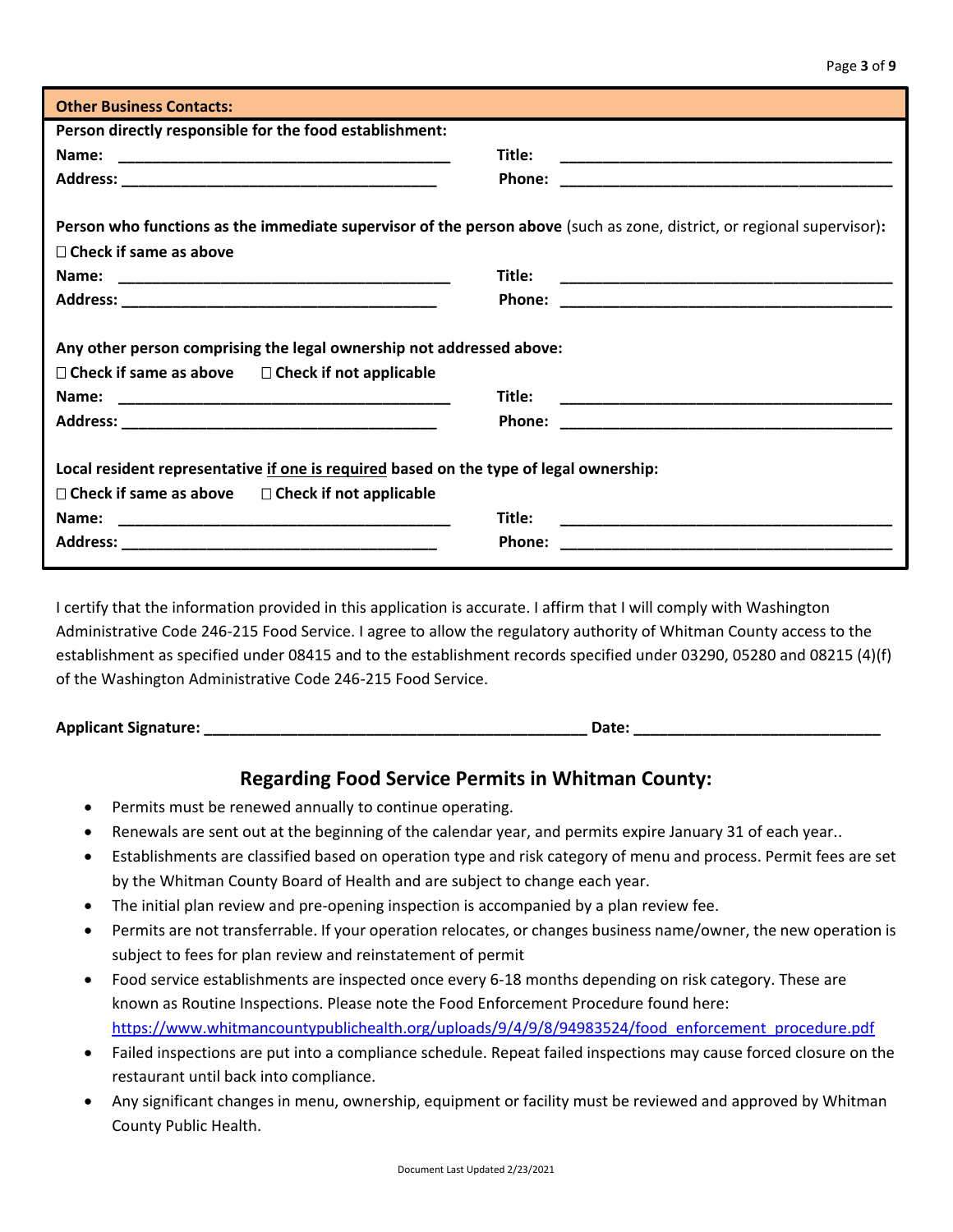#### **3. MENU AND FOOD HANDLING PROCEDURES**

**Attach a detailed copy of your menu** including all food and drinks you will be serving. Provide food preparation steps for all menus using the table below. If using a commissary, explain what food preparation activities will be occurring at the commissary and what activities will be done at the food service locations

- All foods must come from an approved source
- No home prepared foods are allowed
- Significant changes to menu or preparation process must be submitted and approved.

| <b>Procedure</b>                                                                                                                                            | <b>Procedure Used</b>      | List all food items that will use this procedure |
|-------------------------------------------------------------------------------------------------------------------------------------------------------------|----------------------------|--------------------------------------------------|
| <b>Cold Holding</b>                                                                                                                                         | $\square$ Yes<br>$\Box$ No |                                                  |
| <b>Hot Holding</b>                                                                                                                                          | $\square$ Yes<br>$\Box$ No |                                                  |
| Washing, cutting, portioning,<br>preparing                                                                                                                  | $\square$ Yes<br>$\Box$ No |                                                  |
| Cooling                                                                                                                                                     | $\square$ Yes<br>$\Box$ No |                                                  |
| <b>Reheating</b>                                                                                                                                            | $\square$ Yes<br>$\Box$ No |                                                  |
| <b>Thawing</b>                                                                                                                                              | $\square$ Yes<br>$\Box$ No |                                                  |
| <b>Cooking from raw (including</b><br>meats and produce)                                                                                                    | $\square$ Yes<br>$\Box$ No |                                                  |
| Special processes (vacuum<br>packaging, sous vide, curing,<br>smoking, custom meat<br>processing, acidifying, growing<br>sprouts, molluscan shellfish tank) | $\square$ Yes<br>$\Box$ No |                                                  |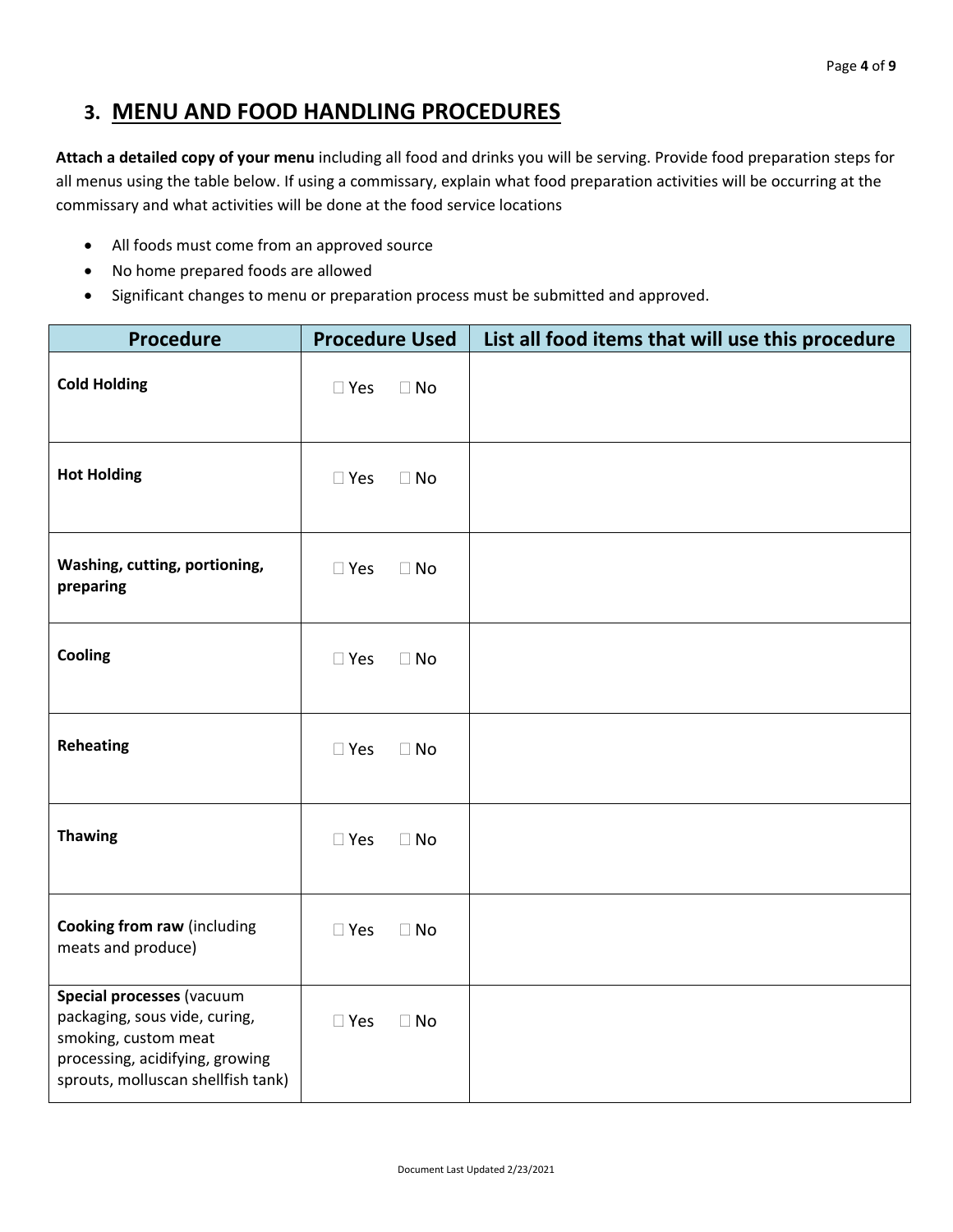## **4. EQUIPMENT LIST**

Provide make and model numbers of all equipment (including countertop appliances). All food equipment must be commercial grade (NSF or equivalent)

| <b>Cooking Equipment</b> |             |                                                           |                            |          |
|--------------------------|-------------|-----------------------------------------------------------|----------------------------|----------|
| <b>Type of Equipment</b> | <b>Make</b> | <b>Model</b>                                              | <b>NSF or Equivalent</b>   | Quantity |
| Stoves/Griddles          |             |                                                           | $\Box$ No<br>$\square$ Yes |          |
| Ovens                    |             |                                                           | $\Box$ No<br>$\square$ Yes |          |
| <b>Broilers</b>          |             |                                                           | $\Box$ No<br>$\square$ Yes |          |
| Fryers                   |             |                                                           | $\Box$ No<br>$\square$ Yes |          |
| Woks                     |             |                                                           | $\square$ Yes<br>$\Box$ No |          |
| Other:______________     |             |                                                           | $\Box$ No<br>$\square$ Yes |          |
| Other:__________         |             |                                                           | $\Box$ No<br>$\square$ Yes |          |
|                          |             | <b>Cold Holding/Hot Holding Equipment</b>                 |                            |          |
| <b>Type of Equipment</b> | <b>Make</b> | <b>Model</b>                                              | <b>NSF or Equivalent</b>   | Quantity |
| Walk-in cooler           |             |                                                           | $\Box$ No<br>$\Box$ Yes    |          |
| Walk-in freezer          |             |                                                           | $\Box$ Yes<br>$\Box$ No    |          |
| Reach-in cooler          |             |                                                           | $\Box$ No<br>$\square$ Yes |          |
| Prep Cooler              |             |                                                           | $\Box$ No<br>$\square$ Yes |          |
| Hot holding cabinet      |             |                                                           | $\Box$ No<br>$\Box$ Yes    |          |
| Hot/Cold Table           |             |                                                           | $\Box$ No<br>$\Box$ Yes    |          |
| Food warmer              |             |                                                           | $\Box$ No<br>$\square$ Yes |          |
| Other:__________         |             |                                                           | $\Box$ Yes<br>$\Box$ No    |          |
| Other:___________        |             |                                                           | $\square$ Yes<br>$\Box$ No |          |
|                          |             | Other Equipment (countertop, holding, transport, serving) |                            |          |
| <b>Type of Equipment</b> | <b>Make</b> | <b>Model</b>                                              | <b>NSF or Equivalent</b>   | Quantity |
|                          |             |                                                           | $\square$ Yes<br>$\Box$ No |          |
|                          |             |                                                           | $\Box$ No<br>$\square$ Yes |          |
|                          |             |                                                           | $\square$ Yes<br>$\Box$ No |          |
|                          |             |                                                           | $\square$ Yes<br>$\Box$ No |          |
|                          |             |                                                           | $\Box$ No<br>$\square$ Yes |          |
|                          |             |                                                           | $\Box$ No<br>$\square$ Yes |          |
|                          |             |                                                           | $\square$ Yes<br>$\Box$ No |          |
|                          |             |                                                           | $\Box$ No<br>$\square$ Yes |          |
|                          |             |                                                           | $\square$ Yes<br>$\Box$ No |          |
|                          |             |                                                           | $\square$ Yes<br>$\Box$ No |          |
|                          |             |                                                           | $\square$ Yes<br>$\Box$ No |          |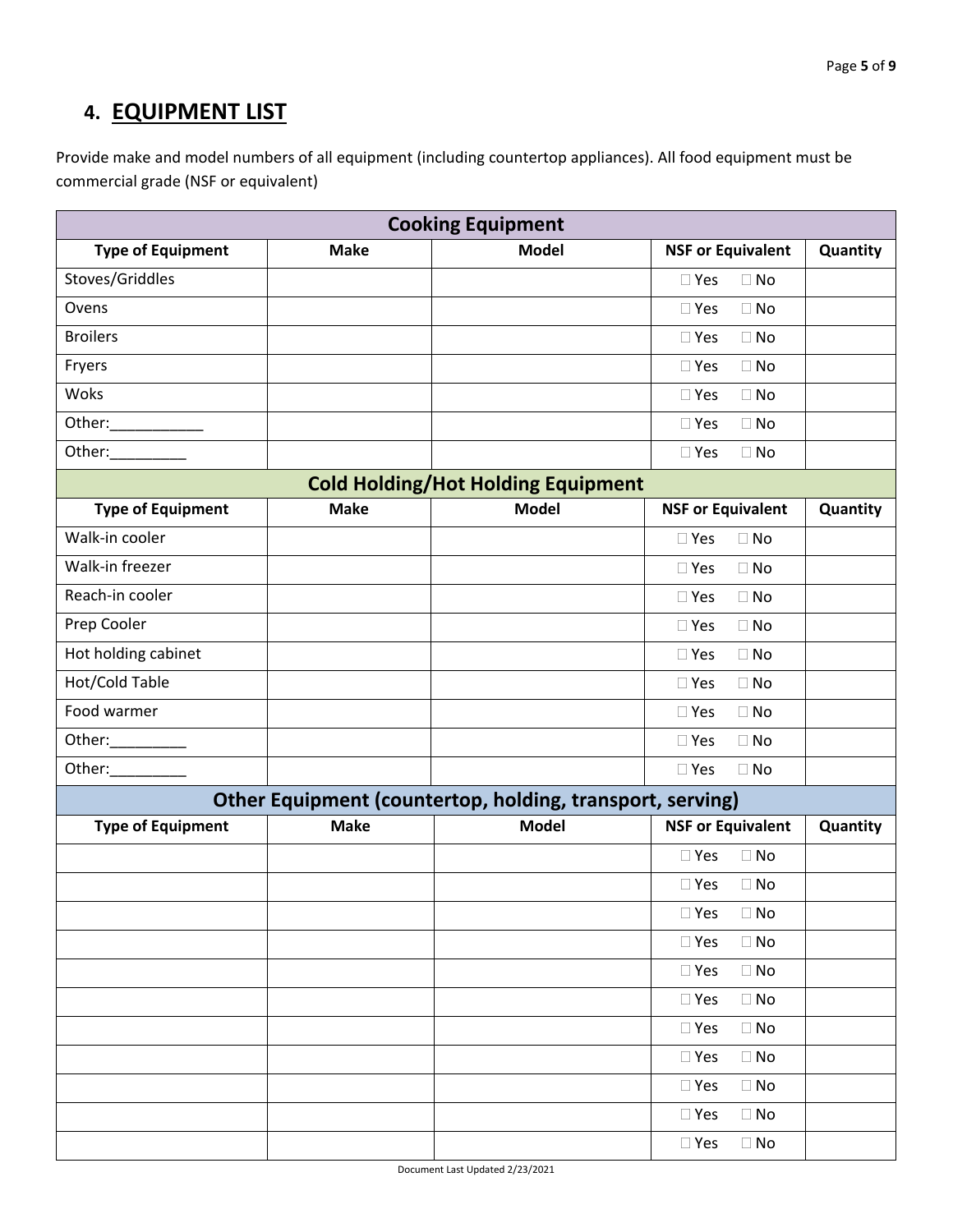## **5. MOBILE FLOOR PLAN/LAYOUT**

Sketch the top view (overhead) of your mobile unit kitchen in the box below (or attach plans). Identify and label features including: hand wash facilities, cooking equipment, hot and cold holding equipment, refrigeration, worktables and preparation areas, storage areas, sanitizing solution bucket locations and serving areas. **Fill out the check list below,**  accurately assessing what kitchen features are present in your mobile unit and/or Commissary.

| <b>Mobile</b> | Commissary | <b>Mobile Kitchen and/or Commissary Requirements (minimums)</b>                            |  |
|---------------|------------|--------------------------------------------------------------------------------------------|--|
|               |            | Plumbed Sink (2 compartments or more)                                                      |  |
|               |            | Dedicated handwash sink (hot and cold running water, soap, paper towels or air drier)      |  |
|               |            | Sanitizer available on site at all times (bleach)                                          |  |
|               |            | Dish and utensil cleaning capabilities and supplies (dishwashers, 3-compartment sink, etc) |  |
|               |            | Refrigerators that maintain ≤41°F, and a thermometer in each refrigerator                  |  |
|               |            | Ovens with ventilation (hood)                                                              |  |
|               |            | Dry storage areas that are free from contamination (pests, excessive moisture, etc)        |  |
|               |            | Easily cleanable surfaces in food preparation areas (no cracks, no carpet, sealed floors)  |  |
|               |            | Regular garbage pick-up                                                                    |  |
|               |            | Covered lighting                                                                           |  |
|               |            | Ability to securely lock food product in location (not accessible to the public)           |  |
|               |            | All equipment is NSF/ANSI certified or equivalent                                          |  |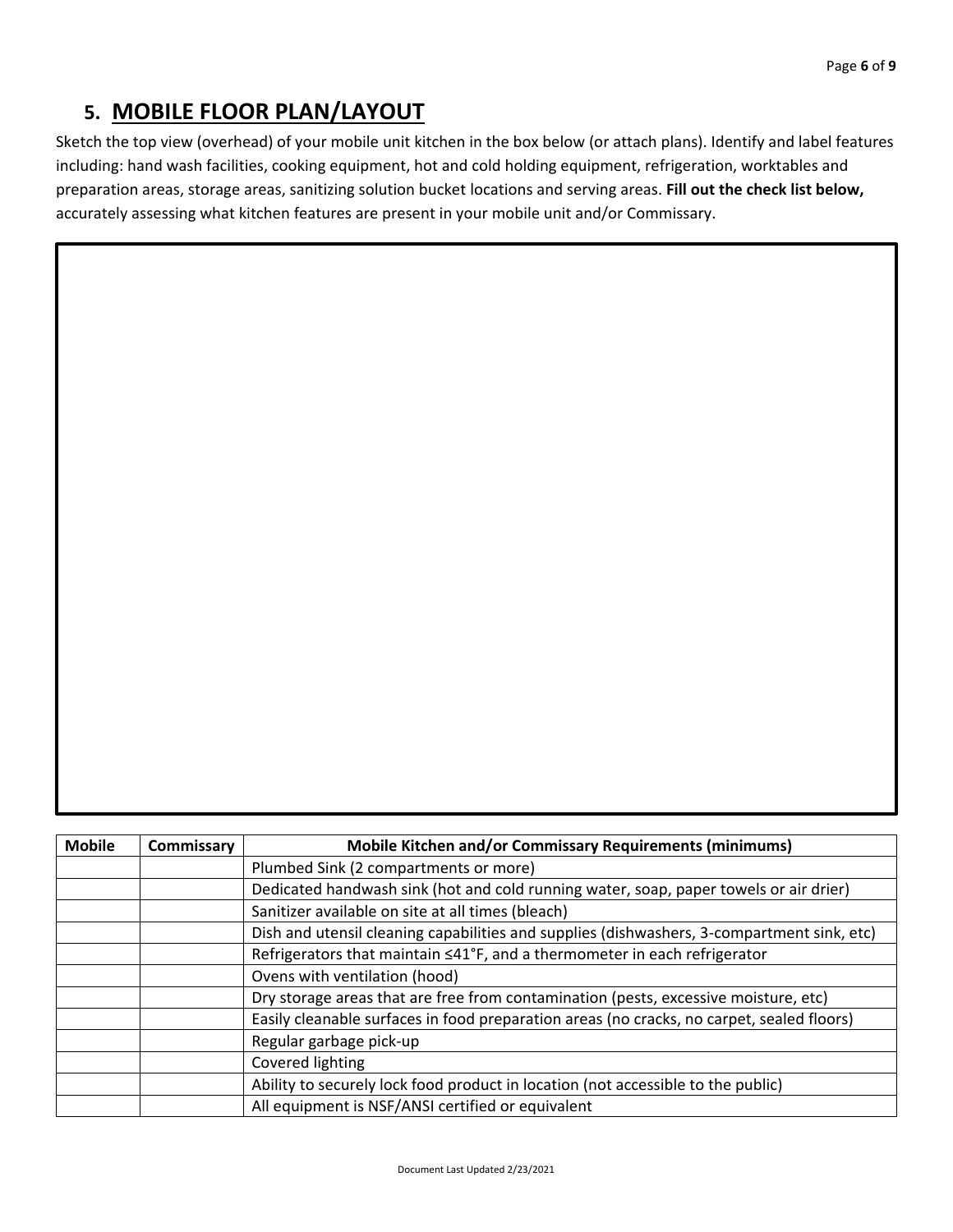## **6. FINISH SCHEDULE, LIGHTING, DRAINAGE**

Provide the materials used for all floors, walls, ceilings, countertops and shelves. Provide a list of all light fixtures used in the food establishment. Lighting over any food preparation, food storage and ware-washing areas must be shielded, covered or shatter proof. Finish surfaces must be smooth, easily cleanable, and non-absorbent in all food preparation, food storage, ware-washing areas, and bathrooms. Grout and concrete must be smooth and sealed to make water resistant and cleanable

| <b>Room Finish Schedule</b> |                        |                            |                        |                                           |               |  |
|-----------------------------|------------------------|----------------------------|------------------------|-------------------------------------------|---------------|--|
|                             | <b>Floors</b>          |                            | <b>Walls</b>           | <b>Ceiling</b>                            |               |  |
| <b>Room Name</b>            | <b>Finish Material</b> | <b>Type of Base</b>        | <b>Finish Material</b> | <b>Material</b>                           | <b>Finish</b> |  |
| Example row: Kitchen        | <b>Quarry Tile</b>     | <b>Quarry Tile</b>         | <b>FRP</b>             | <b>Vinyl Acoustical Tile</b>              | Smooth        |  |
| <b>Mobile Unit</b>          |                        |                            |                        |                                           |               |  |
| <b>Commissary Kitchen</b>   |                        |                            |                        |                                           |               |  |
| <b>Storage</b>              |                        |                            |                        |                                           |               |  |
| <b>Prep Area</b>            |                        |                            |                        |                                           |               |  |
| <b>Ware-washing Areas</b>   |                        |                            |                        |                                           |               |  |
| <b>Bathrooms</b>            |                        |                            |                        |                                           |               |  |
| Other:                      |                        |                            |                        |                                           |               |  |
|                             |                        | <b>Lighting Schedule</b>   |                        |                                           |               |  |
|                             |                        | Type(s) of Lighting        |                        | <b>Shielded, Covered or Shatter Proof</b> |               |  |
| Example row: Kitchen        |                        | Bulb - shatterproof lamps  |                        | Yes<br>$\sqrt{ }$<br>$\Box$ No            |               |  |
| <b>Mobile Unit</b>          |                        |                            |                        | $\Box$ No<br>$\square$ Yes                |               |  |
| <b>Kitchen</b>              |                        |                            |                        | $\Box$ Yes<br>$\Box$ No                   |               |  |
| <b>Prep Area</b>            |                        |                            |                        | $\Box$ Yes<br>$\Box$ No                   |               |  |
| <b>Storage</b>              |                        |                            |                        | $\Box$ No<br>$\square$ Yes                |               |  |
| <b>Ware-washing Areas</b>   |                        |                            |                        | $\Box$ No<br>$\square$ Yes                |               |  |
|                             |                        | <b>Drainage Fixtures</b>   |                        |                                           |               |  |
| <b>Type of Equipment</b>    | Quantity               | Sealed/Cleanable           |                        | Room/Location (commissary, mobile, etc.)  |               |  |
| 3-compartment sinks         |                        | $\square$ Yes<br>$\Box$ No |                        |                                           |               |  |
| 2-compartment sinks         |                        | $\Box$ No<br>$\Box$ Yes    |                        |                                           |               |  |
| <b>Mop Sinks</b>            |                        | $\square$ Yes<br>$\Box$ No |                        |                                           |               |  |
| Other floor drains          |                        | $\square$ Yes<br>$\Box$ No |                        |                                           |               |  |
| Handwash sinks              |                        | $\Box$ No<br>$\Box$ Yes    |                        |                                           |               |  |
| Garbage disposals           |                        | $\square$ Yes<br>$\Box$ No |                        |                                           |               |  |
| Dishwashers                 |                        | $\square$ Yes<br>$\Box$ No |                        |                                           |               |  |
| Other:                      |                        | $\Box$ No<br>$\square$ Yes |                        |                                           |               |  |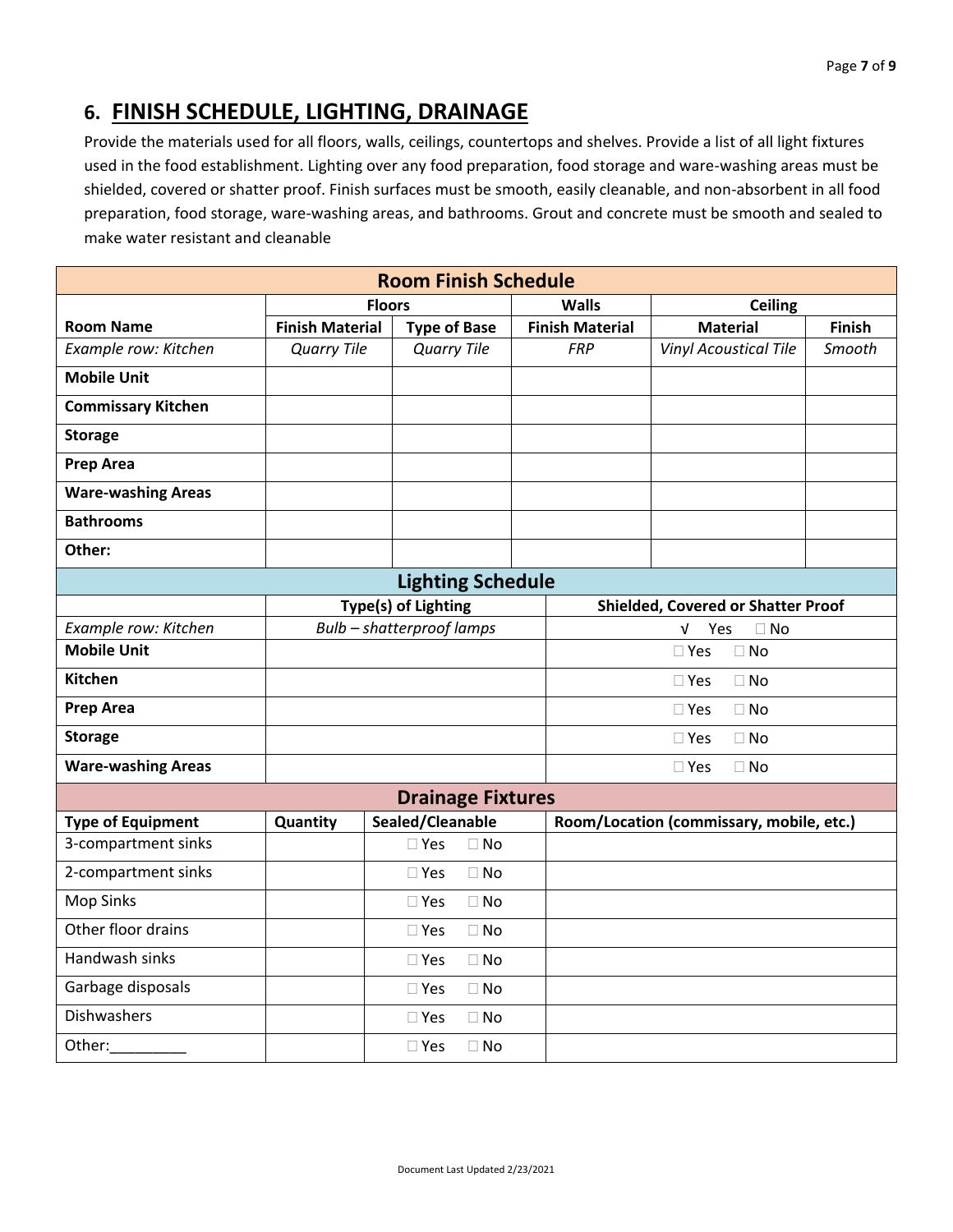## **7. GARBAGE DISPOSAL**

Provide the dumpster size and location, including its distance from the building. Provide the disposal company name and frequency of pick-up. Describe the garbage enclosure material and floor surface (i.e. is the dumpster located on concrete or asphalt, is it sloped to drain or does it have a drain to sewer.

| <b>Dumpster Size</b>       | <b>Dumpster Location</b>  |  |
|----------------------------|---------------------------|--|
|                            |                           |  |
| <b>Dumpster Distance</b>   | <b>Disposal Company</b>   |  |
| from Building              | <b>Name</b>               |  |
|                            |                           |  |
| <b>Frequency of Pickup</b> | <b>Enclosure material</b> |  |
|                            | (i.e. fenced, locked,     |  |
|                            | not enclosed, etc.)       |  |
| Floor Surface (i.e.        | <b>Description of</b>     |  |
| concrete, asphalt,         | drain (i.e. sloped to     |  |
| etc.)                      | drain, drained to         |  |
|                            | sewer, etc.)              |  |

## **8. L&I APPROVAL**

A copy of the approved Labor and Industries License must be provided to Whitman County Public Health prior to the preoperational inspection or the L&I approved sticker affixed to mobile unit at time of the pre-operational inspection.

## **9. MOBILE UNIT WATER SOURCE/WASTEWATER DISPOSAL**

| Source and location for sourcing potable water |  |
|------------------------------------------------|--|
| Location for wastewater disposal to sewer      |  |

## **10.SERVING SITE REQUIREMENTS – ACKNOWLEGEMENT**

I acknowledge that I am responsible for providing temporary hand was station(S) as needed for sites with no plumbed handwash stations at the service and/or final preparation station(s). I acknowledge that I am responsible for providing overhead covers that are waterproof, wind and fire resistant, and extend over all preparation and services areas when preparing or serving food outdoors.

Name: \_\_\_\_\_\_\_\_\_\_\_\_\_\_\_\_\_\_\_\_\_\_\_\_\_\_\_\_\_\_\_ Signature: \_\_\_\_\_\_\_\_\_\_\_\_\_\_\_\_\_\_\_\_\_\_\_\_\_\_\_\_\_\_\_\_ Date: \_\_\_\_\_\_\_\_\_\_\_\_\_\_